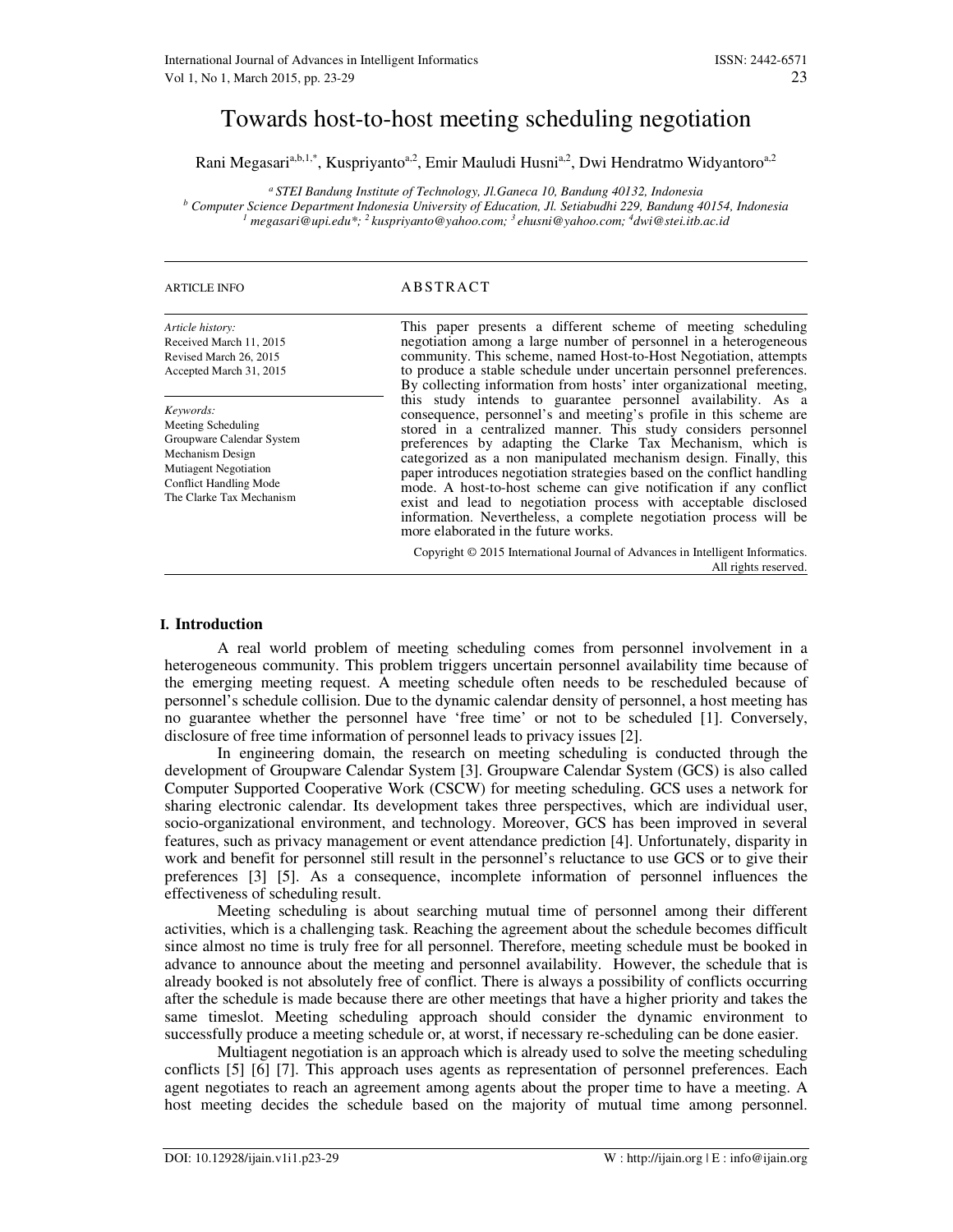Nevertheless, this approach still has the probability to meet the risk of new conflicts caused by the dynamic of new meeting scheduling requests.

This paper explains about a different scheme of meeting scheduling negotiation. A meeting schedule satisfaction is influenced by personnel preferences, but personnel preferences can be fickle. This scheme uses agent representation which can control the dependence upon personnel preference to become a complementary scheme. This approach is called host-to-host meeting scheduling negotiation.

 By using agent as host representation, this approach has two tasks. Firstly, as host, the agent must choose the proper timeslot that satisfies personnel preferences. This paper adapts the Clarke Tax Mechanism (CTM) to achieve the optimal social welfare and gain the personnel tax to be calculated in the negotiation process [8] [9]. Secondly, as host, the agent must arrange the meeting as well as possible, both in terms of the time selected and the personnel invited. Therefore, the agent negotiates the personnel availability with other agents or hosts who are in conflict, using negotiation strategy which is adapted from conflict handling mode [10]. The paper uses the term "personnel" instead of "participant" or "invitee" to emphasis the role variable as personnel profile. The personnel role influences negotiation consideration and will be studied in the future work.

### **II. Related Work**

 This study tells about negotiation approach to resolve a meeting scheduling conflict. This study is inspired of conflict management theory and multiagent negotiation whose complexity is influenced by calendar density.

#### *A. Calendar Density*

 Calendar density is one of the variables used in meeting scheduling problem to measure the complexity of meeting scheduling nature[7]. In a heterogeneous community, every member of the personnel invited to a meeting has the probability to be connected to other meetings and scheduled by other hosts. Since a meeting scheduling task is about finding a mutual time of personnel's available time within a certain period, the less availability time of personnel will increase the complexity of meeting scheduling for a new meeting request, which is formulated below.

$$
Calendar density = \frac{nslot}{navailableslot}
$$
 (1)

 By considering personnel's calendar density, each host can choose a negotiation strategy when meeting a conflict. The alternative strategy can be personnel replacement or assigning an important role. Nevertheless, personnel's calendar density fluctuates. Therefore, the information about personal calendar in the global calendar is truly needed. Fig. 1 below shows calendar density of each member of the personnel through the centralization of personal calendar in the global calendar. The conflict takes place due to the unavailable timeslot within the periods of T1-T5 for all invited personnel.

| Personal Calendar 1, calendar density = $80\%$ | $M_1$   |                | $M_4$        | $M_{5}$        | $\rm M_{\odot}$ |
|------------------------------------------------|---------|----------------|--------------|----------------|-----------------|
|                                                |         |                |              |                |                 |
| Personal Calendar 2, calendar density = $40\%$ |         | M <sub>2</sub> | $\rm M_{4}$  |                |                 |
| Personal Calendar 3, calendar density = $60\%$ | $M_{1}$ | M <sub>3</sub> |              | $M_{5}$        |                 |
|                                                |         |                |              |                |                 |
| Personal Calendar 4, calendar density = $60\%$ |         |                | $\rm M_4$    | M <sub>7</sub> |                 |
|                                                |         |                |              |                |                 |
| Personal Calendar 5, calendar density = $20\%$ |         | M <sub>2</sub> |              |                |                 |
|                                                |         | $\Gamma$       | $\mathbf{I}$ |                |                 |
|                                                |         |                |              |                |                 |

the periode of a new meeting request

Fig. 1.Calendar density of each personnel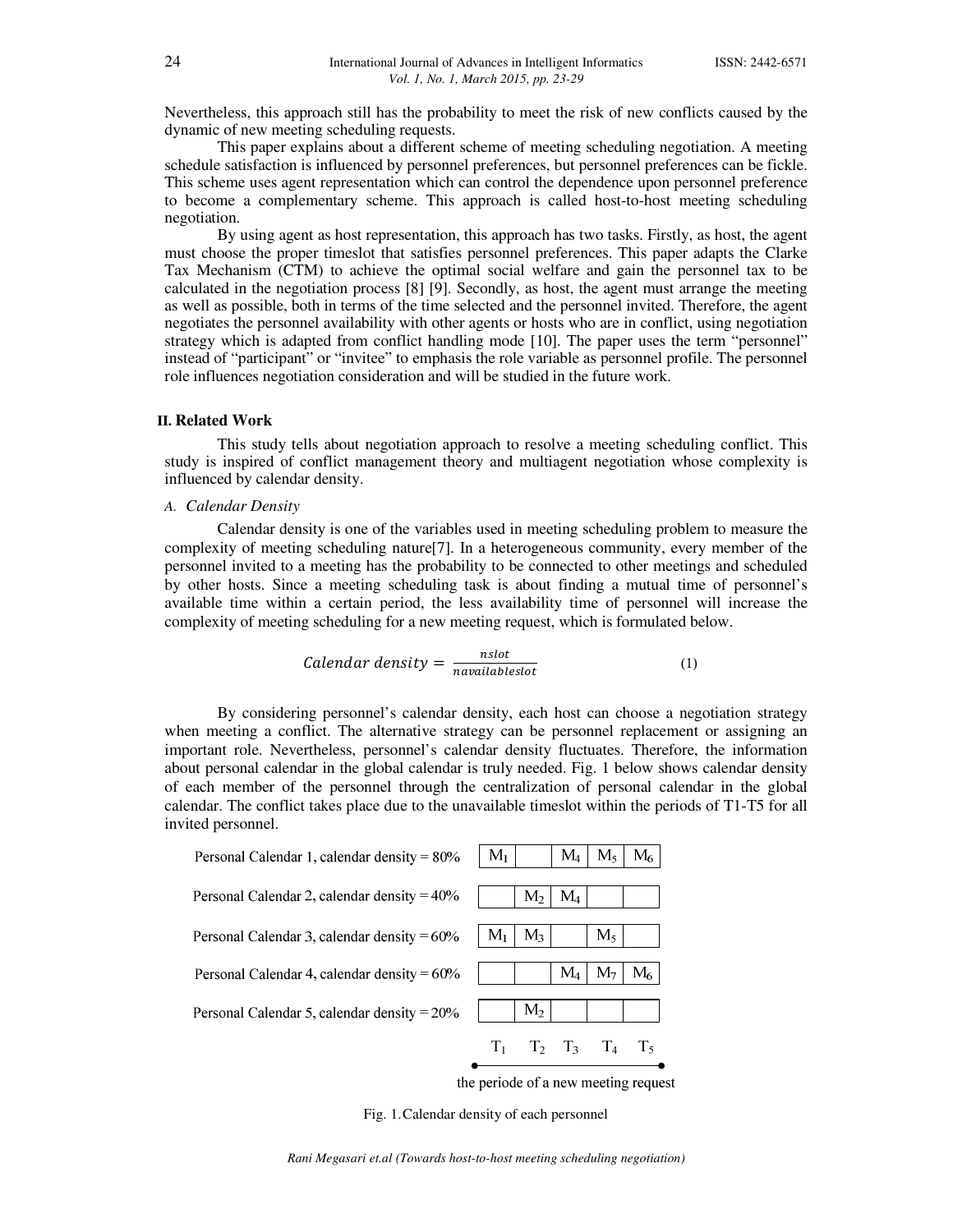# *B. Conflict handling mode*

 In conflict management theory, constraint satisfaction is represented by a pie. The decision to fulfill self-satisfaction is represented by a dark pie, while the decision inclined to satisfy other's satisfaction is represented by a light-colored pie as depicted in fig 1. Since the nature of being selfish is assertiveness, this paper assumes similar condition in meeting scheduling nature, which is taking timeslot. Conversely, the nature of cooperativeness is assumed as the possibility to manipulate the constraint through negotiation process.



Fig. 2.Conflict Handling Modes

Conflict handling modes consist of two strategies, namely creating value and claiming value[10]. Creating value is a strategy to increase the size of the pie or to create more joint satisfaction. Creating value strategy includes avoiding mode, compromising mode, and collaborating mode. Claiming value is a strategy to take more of a limited pie. This strategy includes accommodating mode, compromising mode, and competing mode. Nevertheless, the best mode depends on the situation. Therefore, the negotiation must consider the advantages (to realize benefits) and costs (to minimize costs) of each mode for taking a proper action.

#### *C. Mechanism design*

 In multiagent negotiation, agents interact to gain an agreement time for having a meeting. Negotiation is an approach for conflict handling by relaxing the constraint or revising personnel preferences in order to search a mutual time. Nevertheless, the emerging of new meeting request in heterogeneous community has potential to induce new conflicts. Since the process of negotation during iterations consumes many times, this process must be limited, such a way by defining its minimum preferences change (MC) principle and order-based change (OC) principle [5].

 The study of multiagent negotiation also concerns about the personnel satisfaction. Personnel satisfaction is determined by personnel preferences fulfillment and denoted by personnel utility. Due to its form as group, meeting scheduling goal must be a joint satisfaction or global social welfare from all personnel invited. CTM which is discussed in mechanism design theory [5] is an approach in decision-making with social welfare consideration. This mechanism motivates personnels to reveal their true preferences without manipulation. This mechanism sets meeting scheduling problem and produces stable schedule with minimum risk of changing personnel preferences. This stability is also explained by Price of Anarchy (PoA), particularly in the discussion of Meeting Scheduling Game (MSG) [11].

#### **III.Host-to-Host Meeting Scheduling Negotiation Design**

 There are two strategies used in this paper to overcome meeting scheduling conflict, namely taking timeslot, which is adapted from claiming value strategy, and leaving timeslot through negotiation, which is adapted from creating value strategy. The analogy given for claiming value is 'how to get a bigger pie', while one for creating value is 'how to make a bigger pie'. In meeting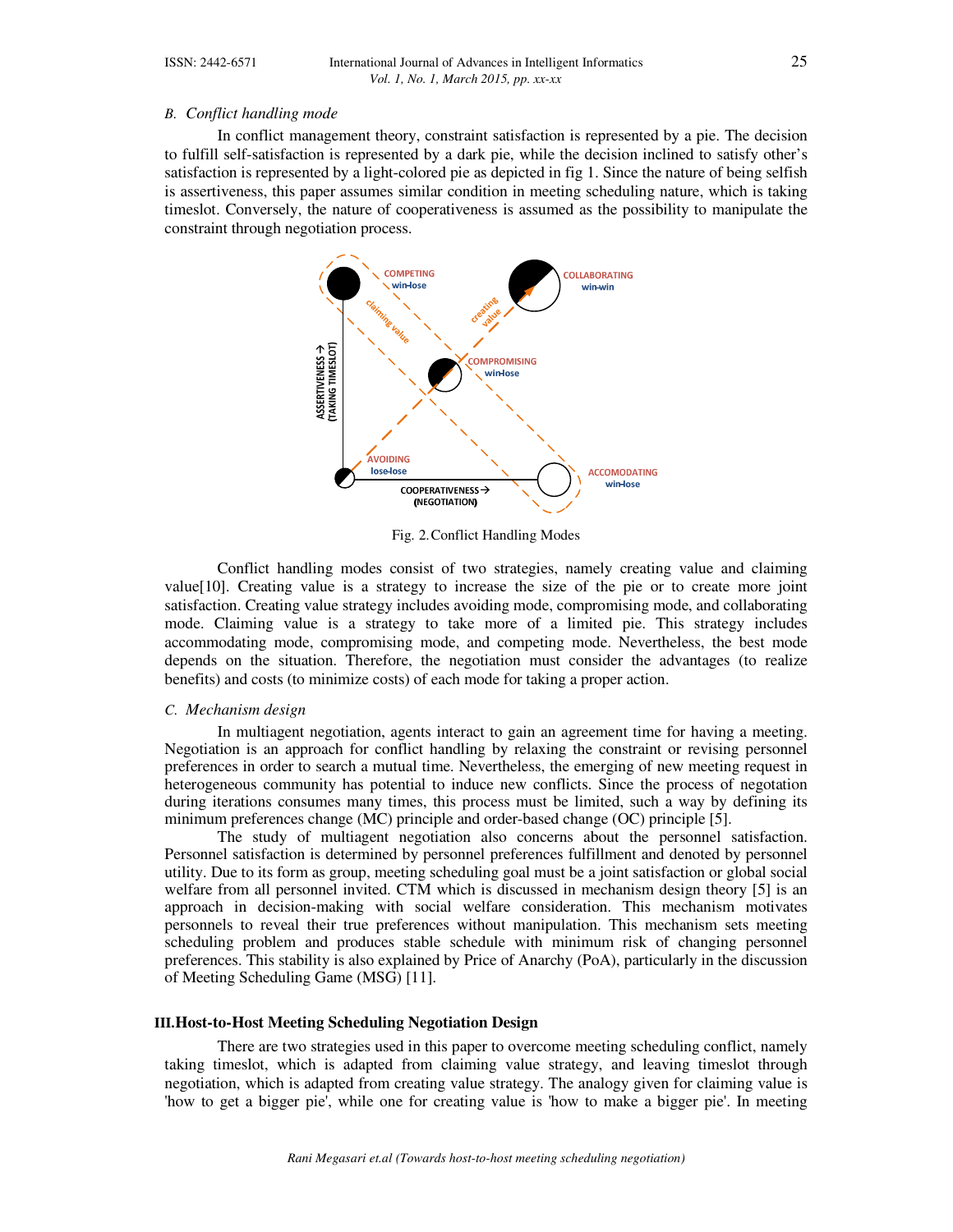scheduling, a meeting with higher priority can use claiming value strategy or taking the timeslot. Otherwise, the meeting with lower priority must be negotiable by creating its value or by relaxing the constraints and preferences.

 In negotiating personnel preferences, this paper uses personnel's availability time as basic information. This paper assumes that the main reason of personnel's reluctance to accept the meeting request is just because of personnel availability. The timeslot chosen must be free of conflict in two types of conditions. Firstly, the timeslot chosen has not been scheduled by another meeting (other personnel as host). For example, fig.2 shows the situation of meeting scheduling conflict. Host\_2 that conducts a new meeting request wants to invite personnel\_2, which has been scheduled by host\_1. Host 1 can be one of the personnel invited (personel\_1, personnel\_2, personnel\_5) or someone else as meeting coordinator. The meeting scheduling system will give notification that a conflict exists and needs to be negotiated. Secondly, the timeslot has not been scheduled as personal schedule (personnel as host). Since host\_3 has only one member of meeting, host 3 conducts a personal schedule of personnel 5. Host 3 needs to negotiate with host 1 because the system will detect the conflict between host\_1 and host\_3 that both invite personnel\_5. The dash arrow in fig. 3 below represents the communication between host-to-host in negotiation process.



Fig. 3.The communcation of Host to Host Meeting Scheduling Negotiation (H2MSN)

#### *A. Availability time*

 This paper concerns about personnel availability time to be examined before scheduling a meeting. The host will use a meeting scheduler to get personnel availability time information then select some possible time from a global calendar  $[12]$ . The global calendar is an aggregation of personal calendars which are registered in the meeting scheduling system. It does not only consist of personnel availability time information but also historical information, such as accepted, rejected, and rescheduled meeting information while a negotiation occurs[13].

 The existing meeting scheduling system gains personnel availability time information by collecting personnel's preference, meeting history, or calendar preference that is given by each personnel invited[13]. This global calendar scheme depends on personnel participation to fulfill their personal calendars as ilustrated in fig.4. This scheme has a risk of incomplete information because of the personnel's reluctance to provide their information due to some main issues in GCS, such as privacy and discretion issues[2]. Furthermore, the information provided that tends to be cryptic and the meeting priority that contains uncertainty weight makes the meeting scheduling problem become a "never ending" task or always get re-scheduled.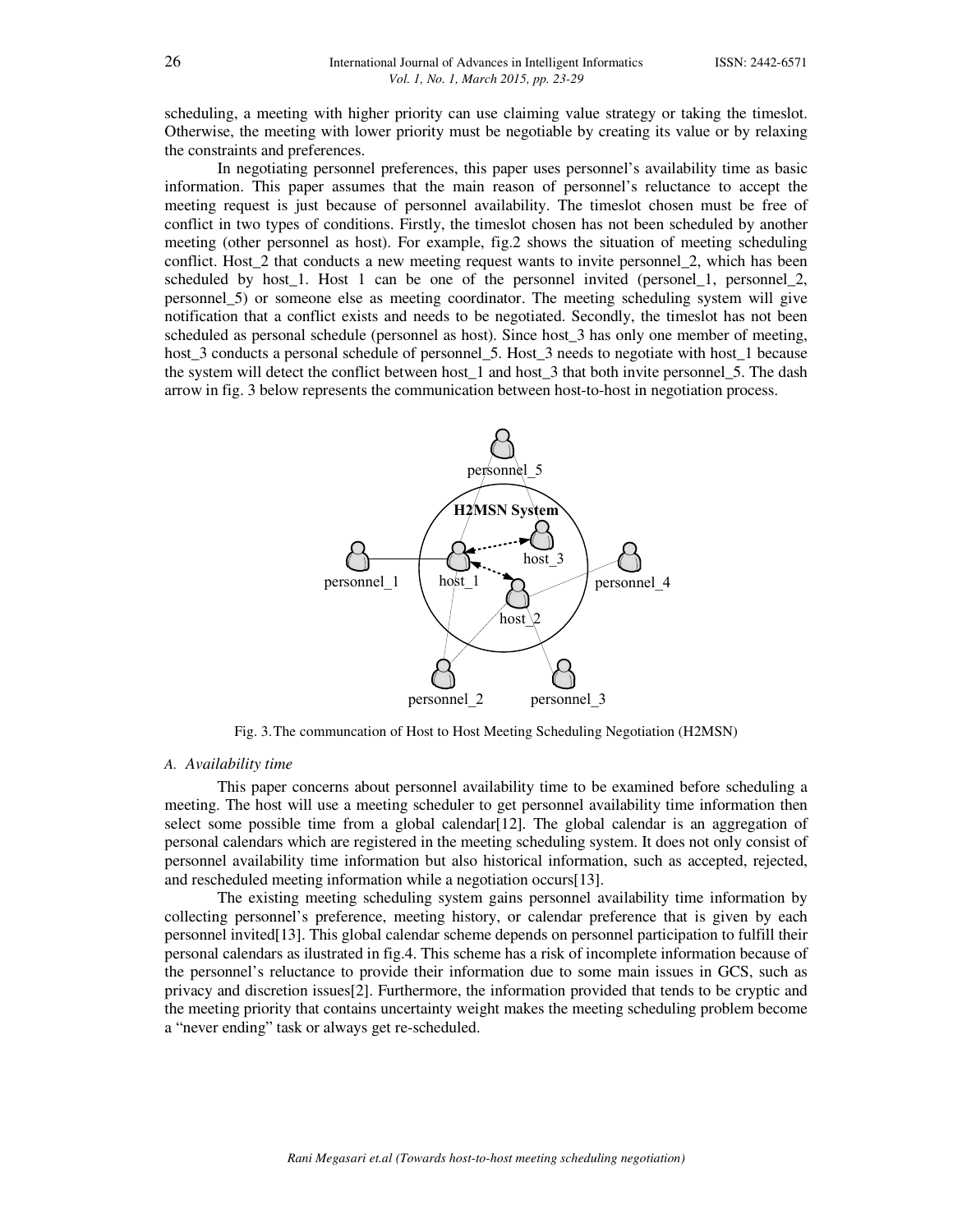

Fig. 4.Existing information flow of personnel availability time

 In order to reduce the dependency upon personal calendar, this paper proposes a reversal scheme of personnel availability time information flow by using global calendar with interorganizational or host–to-host scope, such as shown in fig.5. This study utilizes the information of meeting that has been stored in the global calendar by each host. So, when scheduling a new meeting request, assigned meeting schedule in the global calendar can be retained and analyzed to guarantee personnel availability time. This scheme aims to achieve desired scheduled when conflict occurs by negotiation process instead of rescheduling process. The global calendar is not only used for one meeting or many meetings in parallel, but can be used for many meetings simultaneously. Thus, personal calendar is a part of global calendar that has been filtered by each personnel.



Fig. 5.Host to host information flow of personnel availability time

# *B. Preference*

 After getting convinced that the personnel invited to a new meeting request have no conflict with other meetings, this study attempts to create personnel preference satisfaction based on it. Logically, when personal schedule (personnel as host) is given a chance to be considered as personnel availability time, personnel preference is about the weight of meeting priority. Further work will disscuss the weight of meeting priority, which is represented by some values.

 In this paper, the values are just given and assumed as a number between zero and nine. The value of zero means that a member of the personnel does not prefer the timeslot to be a meeting time since he/ she has another meeting schedule at the same time with a higher priority or cannot be canceled. Conversely, the value of nine means that the personnel member has a free time to be scheduled at that timeslot. These values will be calculated to determine the social welfare of each timeslot.

 Social welfare in this paper is adapted from incentive compatibility and individual rationality that is included in CTM. Incentive compatibility (IC) is about personnel's preference to attend the meeting, while individual rationality (IR) is about personnel's possibility to join or not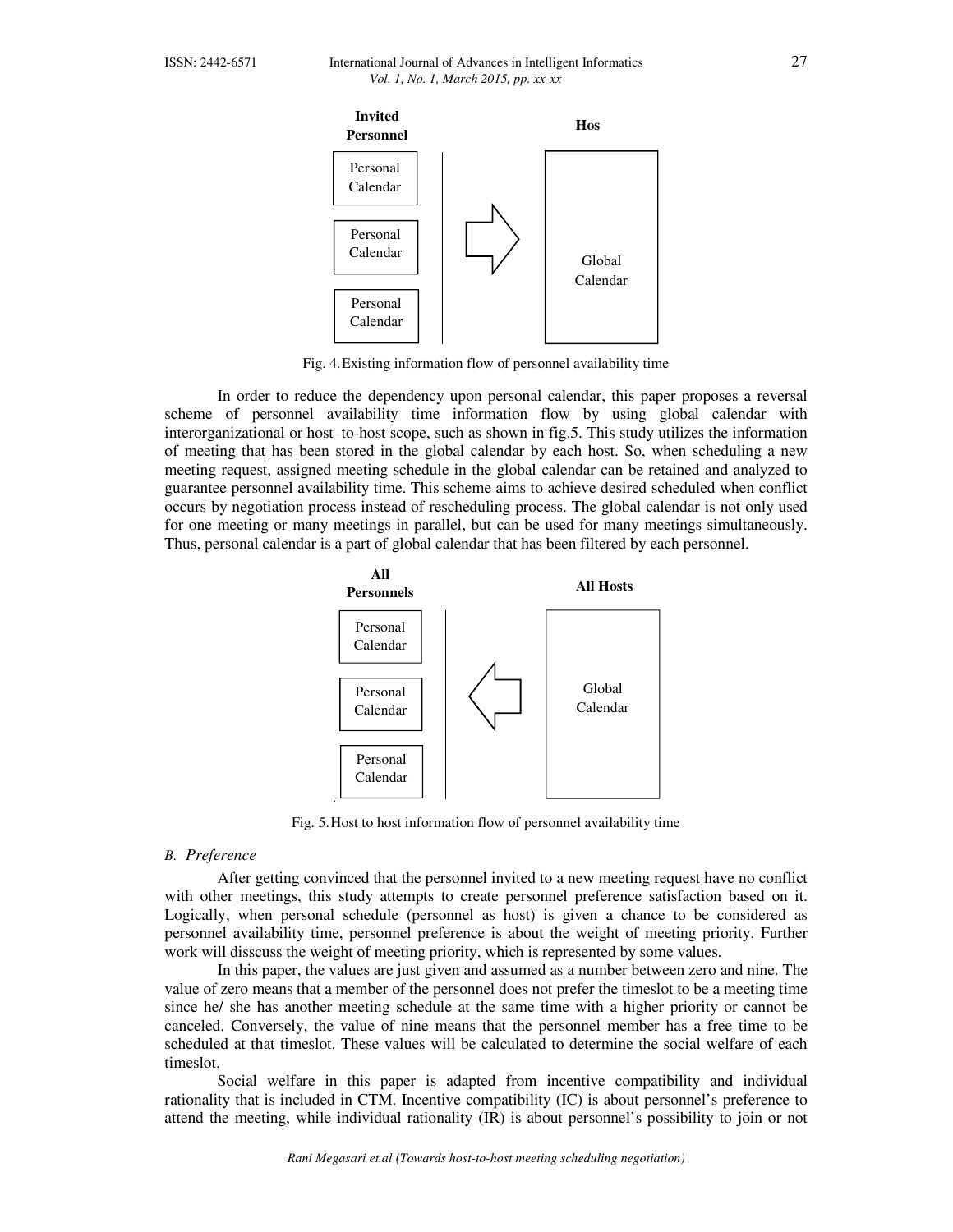join the meeting[9]. To achieve optimal social welfare in meeting scheduling, CTM inserts variable tax (tax) to determine the payoff of each personnel member. A brief algorithmic description of CTM is given in Table 1.

Table 1. An algorithmic description of the Clarke Tax Mechanism (CTM)

- 1. Calculate the value of social welfare for each timeslot by summing the utility value (preference) of the entire personnel for each timeslot.
- 2. Select a timeslot that has the highest value of social welfare.
- 3. Without involving utility of personnel-*i*, sum the value of social welfare for each timeslot (summing the value of utility besides personnel-*i* for each timeslot)
- 4. If the value of the highest social welfare in point(c) refers to the same timeslot in point (b), the tax for personnel-*i* is zero or not taxed. Conversely, if without counting the utility of personnel-*i* results in another timeslot as higher social welfare, then the personnel-*i* will receive a tax amount from the difference value of social welfare.
- 5. Personnel payoff value is the value of utility in the selected timeslot reduced by its tax.

 Table 2 below gives the example of utility value that represents personnel's preferences. Since personnel 4 gets a tax, this personnel member is not recommended to be replaced in a negotiation process, or the social welfare must be recalculated. The availability time of personnel 4 is determined mostly in the selected timeslot.

| Personnel   | <b>Timeslot</b> |              |    |                  |    | <b>Timeslot</b> |    |       |    |    | Tax      | <b>Payoff</b> |
|-------------|-----------------|--------------|----|------------------|----|-----------------|----|-------|----|----|----------|---------------|
|             |                 |              | 3  | $\boldsymbol{4}$ | 5  |                 |    |       | 4  |    |          |               |
| Personnel 1 | $\theta$        | <sub>6</sub> | 6  | 4                |    | $*34$           | 18 | 21    | 23 | 29 | $\Omega$ |               |
| Personnel 2 | Q               | 4            | 3  | $\mathbf Q$      | Q  | $*25$           | 20 | 24    | 18 | 20 | $\theta$ |               |
| Personnel 3 | 8               | ↑            | 8  |                  | 8  | $*26$           | 22 | 19    | 23 | 21 | $\Omega$ | 8             |
| Personnel 4 | Q               |              |    |                  | 4  | 25              | 17 | $*26$ | 24 | 25 |          |               |
| Personnel 5 | 8               | 5            | 9  |                  | 8  | $*26$           | 19 | 18    | 20 | 21 | $\theta$ | 8             |
| Utility     | $*34$           | 24           | 27 |                  | 29 |                 |    |       |    |    |          |               |

Table 2. Personnel's Payoff

#### *C. Negotiaton strategy*

This study adapts conflict handling mode in fig. 2 to meeting scheduling nature by using some adjustments. Firstly, assertiveness is similar to the action taken, namely leaving timeslot or taking timeslot. Secondly, cooperativeness is similar to the negotiation environment, which is intragroup or inter-group negotiation as shown in fig. 6.



Fig. 6. Conflict Handling Modes in Meeting Scheduling

*Rani Megasari et.al (Towards host-to-host meeting scheduling negotiation)*